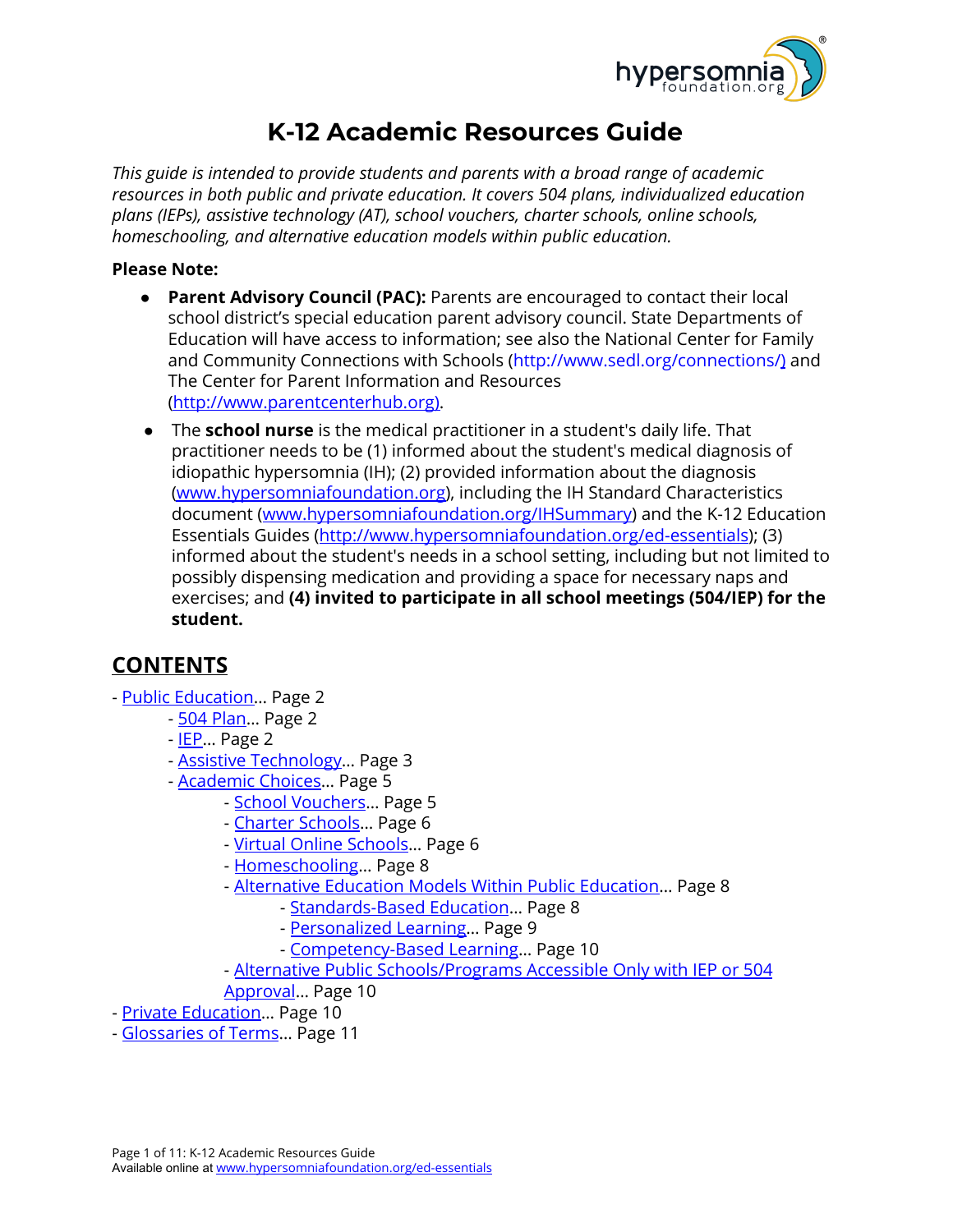

## <span id="page-1-0"></span>**PUBLIC EDUCATION**

## <span id="page-1-1"></span>**504 Plan**

"504" refers to Section 504 of the Rehabilitation Act of 1973, an amendment to the Americans with Disabilities Act (ADA), which states that a student's access to education cannot be limited due to a disability. A 504 plan outlines accommodations that will ensure a student's quality of education is not hindered by their disability. This typically consists of *changes to the current learning environment.*

- **● Definition of Section 504:** "Section 504 is a federal law designed to protect the rights of individuals with disabilities in programs and activities that receive Federal financial assistance from the U.S. Department of Education (ED). Section 504 provides: 'No otherwise qualified individual with a disability in the United States . . . shall, solely by reason of her or his disability, be excluded from the participation in, be denied the benefits of, or be subjected to discrimination under any program or activity receiving Federal financial assistance . . .'" [\(http://www2.ed.gov/about/offices/list/ocr/504faq.html](http://www2.ed.gov/about/offices/list/ocr/504faq.html))
- **●** A **Section 504** plan is designed to ensure equal opportunity and equal treatment by providing meaningful access to the educational program
- **● "REASONABLE ACCOMMODATIONS"** may include physical accommodations, instructional accommodations, and special education and related services
- **● Eligible individuals** have a "physical or mental impairment which substantially limits one or more . . .major life activities."
- **● More information:** <http://www2.ed.gov/about/offices/list/ocr/504faq.html>

#### Back to [Contents](#page-0-0)

## <span id="page-1-2"></span>**IEP**

The **INDIVIDUALS WITH DISABILITIES EDUCATION ACT (IDEA)** is a federal law designed "… to ensure that all children with disabilities have available to them a free appropriate public education that emphasizes special education and related services designed **to meet their unique needs** and prepare them for further education, employment and independent living …."

An "individualized education plan" (IEP) is a highly personalized plan for a student's education. It will most likely include *accommodations to the environment, modifications to the material, additional services, and specialized instruction*, such as special education services not offered in the general classroom. An IEP is more involved than a 504.

- **Definition:** <https://sites.ed.gov/idea/regs/b/d/300.320>
- An IEP is designed to **ensure the student receives a free, appropriate, public education** by providing special education and related services.
- Eligible individuals have one of **14 specified disabilities** that adversely affects the student's educational performance.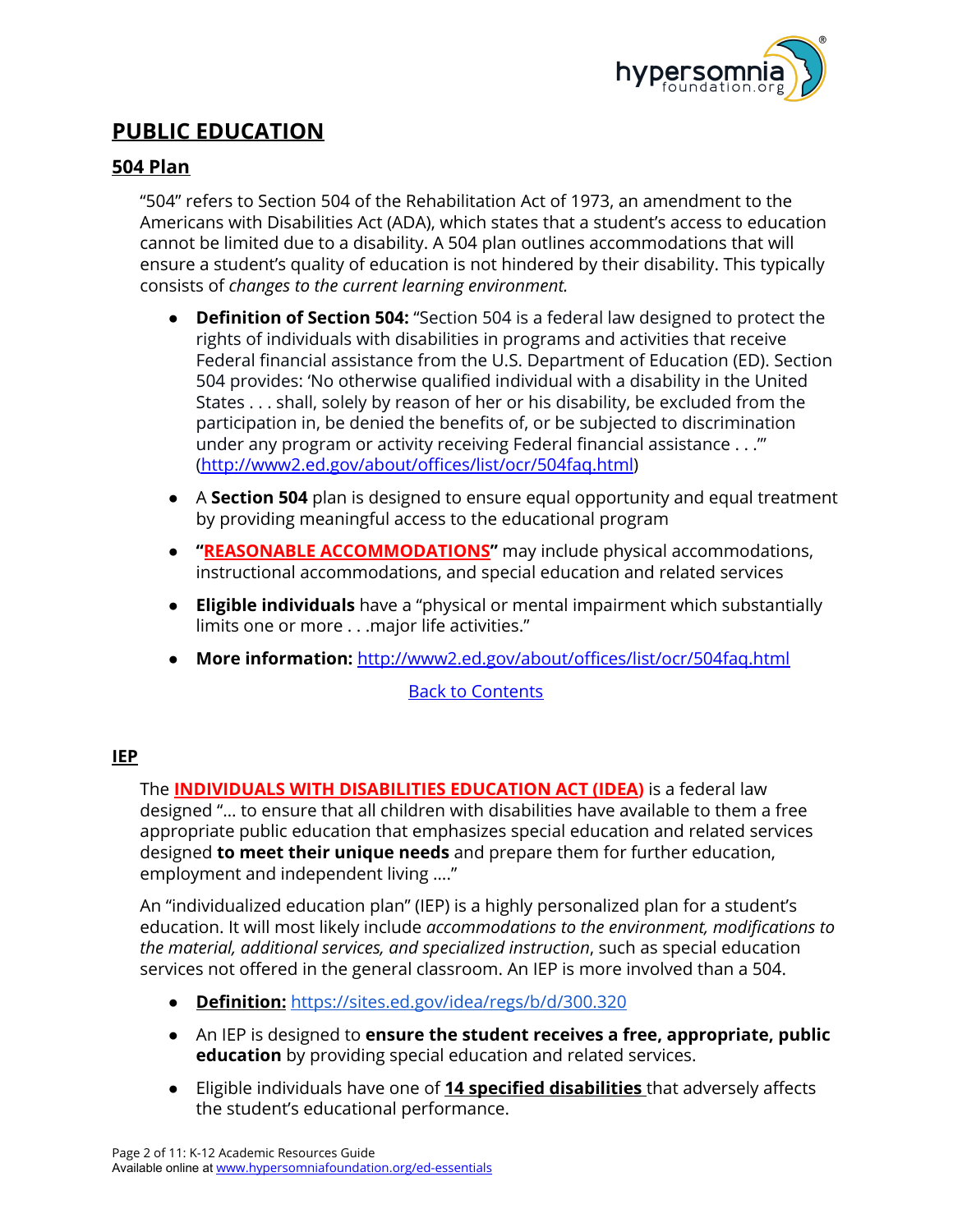

<http://www.parentcenterhub.org/categories/>

● **More information:** <http://www2.ed.gov/parents/needs/speced/iepguide/index.html>

**What's the difference between a 504 and an IEP?** A student can receive EITHER a 504 plan OR an IEP, not *both*. The main difference is that the eligibility requirements for an IEP are more stringent. More specifically, the IEP provides modifications to the *curriculum,* whereas the 504 provides modifications to the *context* (conditions/ environment) of the learning. The difference is determined by the student's academic needs, with the IEP affect *what* and the 504 affecting *how* a student learns. <http://www.washington.edu/doit/what-difference-between-iep-and-504-plan>

## **504/IEP Workshop, 2015 Hypersomnia Foundation Conference**

- *Accommodations with Teeth: Pursuing a 504 Plan for Students with Hypersomnia* (Kate Pece, MEd, Educational Consultant, <https://www.katepece.com/>)
	- − [http://www.hypersomniafoundation.org/wp-content/uploads/2017/07/Schoo](http://www.hypersomniafoundation.org/wp-content/uploads/2017/07/School-Accommodations-for-Students-with-Hypersomnia-K.Pece_.pdf) [l-Accommodations-for-Students-with-Hypersomnia-K.Pece\\_.pdf](http://www.hypersomniafoundation.org/wp-content/uploads/2017/07/School-Accommodations-for-Students-with-Hypersomnia-K.Pece_.pdf)

## **504/IEP publications,** *SomnusNooze*

- *Crash Course: Public School Accommodations for Children with Hypersomnia* by Kate Pece, MEd, Educational Consultant, <https://www.katepece.com/>
	- − **Part 1 (504 Primer)** 9/15/15 [www.hypersomniafoundation.org/crash-course-public-school-accommodatio](http://www.hypersomniafoundation.org/crash-course-public-school-accommodations-for-children-with-hypersomnia/) [ns-for-children-with-hypersomnia/](http://www.hypersomniafoundation.org/crash-course-public-school-accommodations-for-children-with-hypersomnia/)
	- − **Part 2 (Understanding 504 vs. IEP)** 10/6/15 [www.hypersomniafoundation.org/crash-course-public-school-accommodatio](http://www.hypersomniafoundation.org/crash-course-public-school-accommodations-for-children-with-hypersomnia-part-2/) [ns-for-children-with-hypersomnia-part-2/](http://www.hypersomniafoundation.org/crash-course-public-school-accommodations-for-children-with-hypersomnia-part-2/)
	- − **Part 3 (Developing Stellar Accommodations)** 11/17/15 [www.hypersomniafoundation.org/public-school-accommodations-for-childre](http://www.hypersomniafoundation.org/public-school-accommodations-for-children-with-hypersomnia-part-3/) [n-with-hypersomnia-part-3/](http://www.hypersomniafoundation.org/public-school-accommodations-for-children-with-hypersomnia-part-3/)
	- − **Part 4 (Squeaky Wheel Strategies)** 12/15/15 [www.hypersomniafoundation.org/crash-course-public-school-accommodatio](http://www.hypersomniafoundation.org/crash-course-public-school-accommodations-for-children-with-hypersomnia-part-4/) [ns-for-children-with-hypersomnia-part-4/](http://www.hypersomniafoundation.org/crash-course-public-school-accommodations-for-children-with-hypersomnia-part-4/)

Back to [Contents](#page-0-0)

## <span id="page-2-0"></span>**Assistive Technology**

## **Assistive Technology Act (1988)**

**● Overview:** *Assistive Technology & K-12: A Walk on the Tech Side During the 2015 Hypersomnia Foundation Conference held in Atlanta, GA, two workshops focused on assistive technology (AT) in education. A discussion of AT follows and includes links to the PPPs of those workshops.*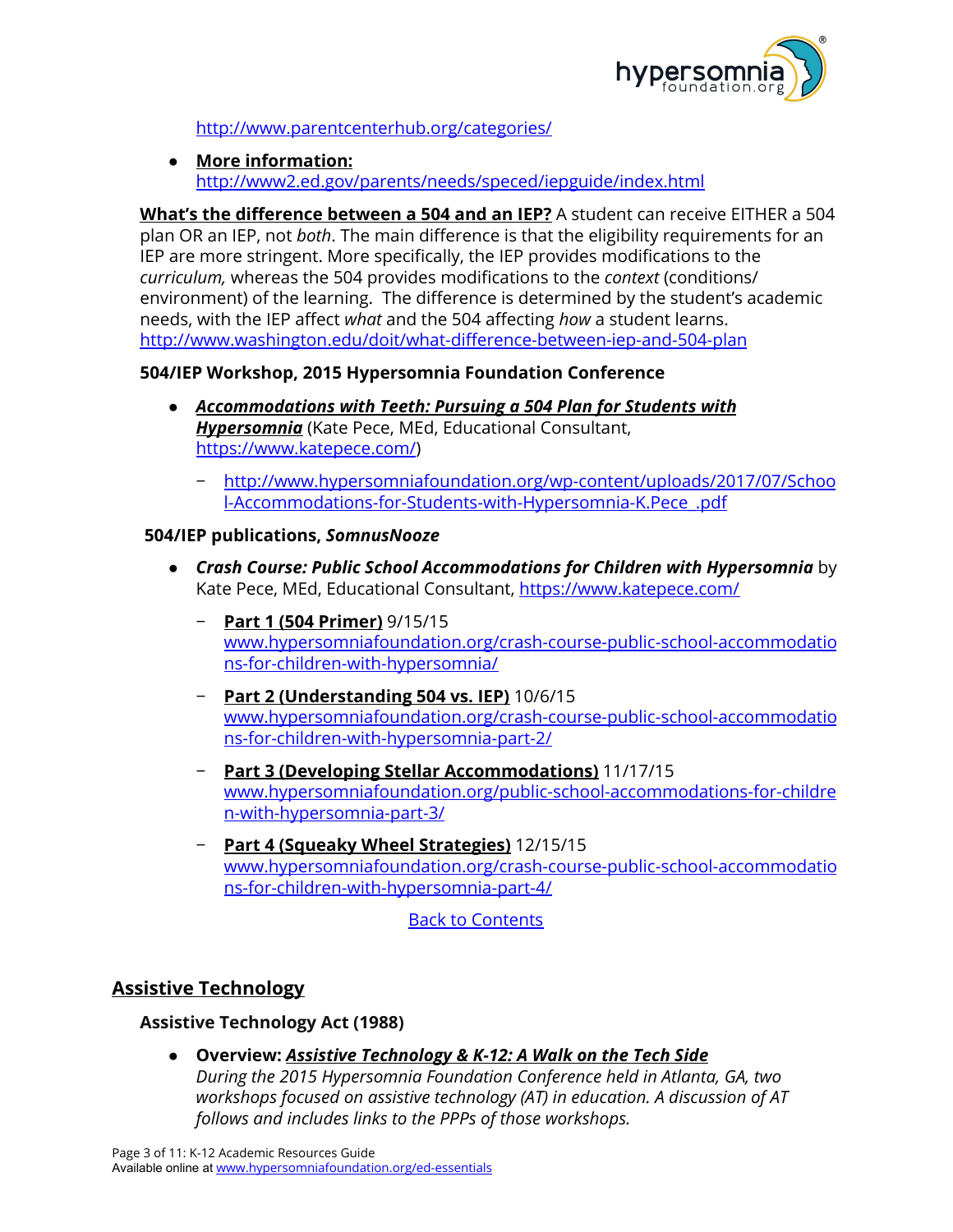

Often referred to as the Tech Act for short, the Assistive Technology Act was first passed as the Technology-Related Assistance Act of 1988. It is "*intended to promote people's awareness of, and access to, assistive technology (AT) devices and* services." It "seeks to provide AT to persons with disabilities, so they can more fully participate in education, employment, and daily activities on a level playing field with other members of their communities. The Act covers people with disabilities of all ages, all disabilities, in all environments (early intervention, K-12, post-secondary, vocational rehabilitation, community living, aging services, etc.)." For more information, see [http://www.parentcenterhub.org](http://www.parentcenterhub.org/).

## ● **Assistive Technology Workshops, 2015 Hypersomnia Foundation Conference, Atlanta, GA**

- *Technology Tools for Hypersomnia 101: Microsoft Windows and Office* (Shonda Lyons-Golden, EdS, Fulton County Schools, GA)
	- − [http://www.hypersomniafoundation.org/wp-content/uploads/2017/07](http://www.hypersomniafoundation.org/wp-content/uploads/2017/07/Tech-Tools-for-Hypersomnia-S.Lyons-Golden.pdf) [/Tech-Tools-for-Hypersomnia-S.Lyons-Golden.pdf](http://www.hypersomniafoundation.org/wp-content/uploads/2017/07/Tech-Tools-for-Hypersomnia-S.Lyons-Golden.pdf)
	- − [http://www.hypersomniafoundation.org/wp-content/uploads/2017/07](http://www.hypersomniafoundation.org/wp-content/uploads/2017/07/Comparison-of-Accessibility-Features-in-Versions-of-Windows-S.Lyons-Golden.pdf) [/Comparison-of-Accessibility-Features-in-Versions-of-Windows-S.Lyon](http://www.hypersomniafoundation.org/wp-content/uploads/2017/07/Comparison-of-Accessibility-Features-in-Versions-of-Windows-S.Lyons-Golden.pdf) [s-Golden.pdf](http://www.hypersomniafoundation.org/wp-content/uploads/2017/07/Comparison-of-Accessibility-Features-in-Versions-of-Windows-S.Lyons-Golden.pdf)
- **●** *Technology Tools for Hypersomnia 102: iPad/iOS & Google Tools* (Gigi Whiteside, EdS, Fulton County Schools, GA)
	- − [http://www.hypersomniafoundation.org/wp-content/uploads/2017/07](http://www.hypersomniafoundation.org/wp-content/uploads/2017/07/Tech-Tools-for-Hypersomnia-G.Whiteside.pdf) [/Tech-Tools-for-Hypersomnia-G.Whiteside.pdf](http://www.hypersomniafoundation.org/wp-content/uploads/2017/07/Tech-Tools-for-Hypersomnia-G.Whiteside.pdf)
- **Assistive Technology: Statute of the Act** Assistive Technology Act of 1998 | Section508.gov Public Law 105-394 105th Congress.

An Act to support programs of grants to States to address the assistive technology needs of individuals with disabilities [www.section508.gov/assistive-technology-act-1998](http://www.section508.gov/assistive-technology-act-1998)

- **Assistive Technology Act** | Center for Parent Information and Resources <http://www.parentcenterhub.org/repository/ata/>
- **● Assistive Technology Program** | U.S. Department of Education <http://www2.ed.gov/policy/gen/guid/assistivetech.html>
- **Directory of Assistive Technology Projects by State/Territory** Each state and territory receives a federal grant for an Assistive Technology Act Project (ATAP) to provide services to persons with disabilities, as well as to those involved in providing services such as education and employment. State specific contact information and website links can be found at this website. <https://www.ataporg.org/programs>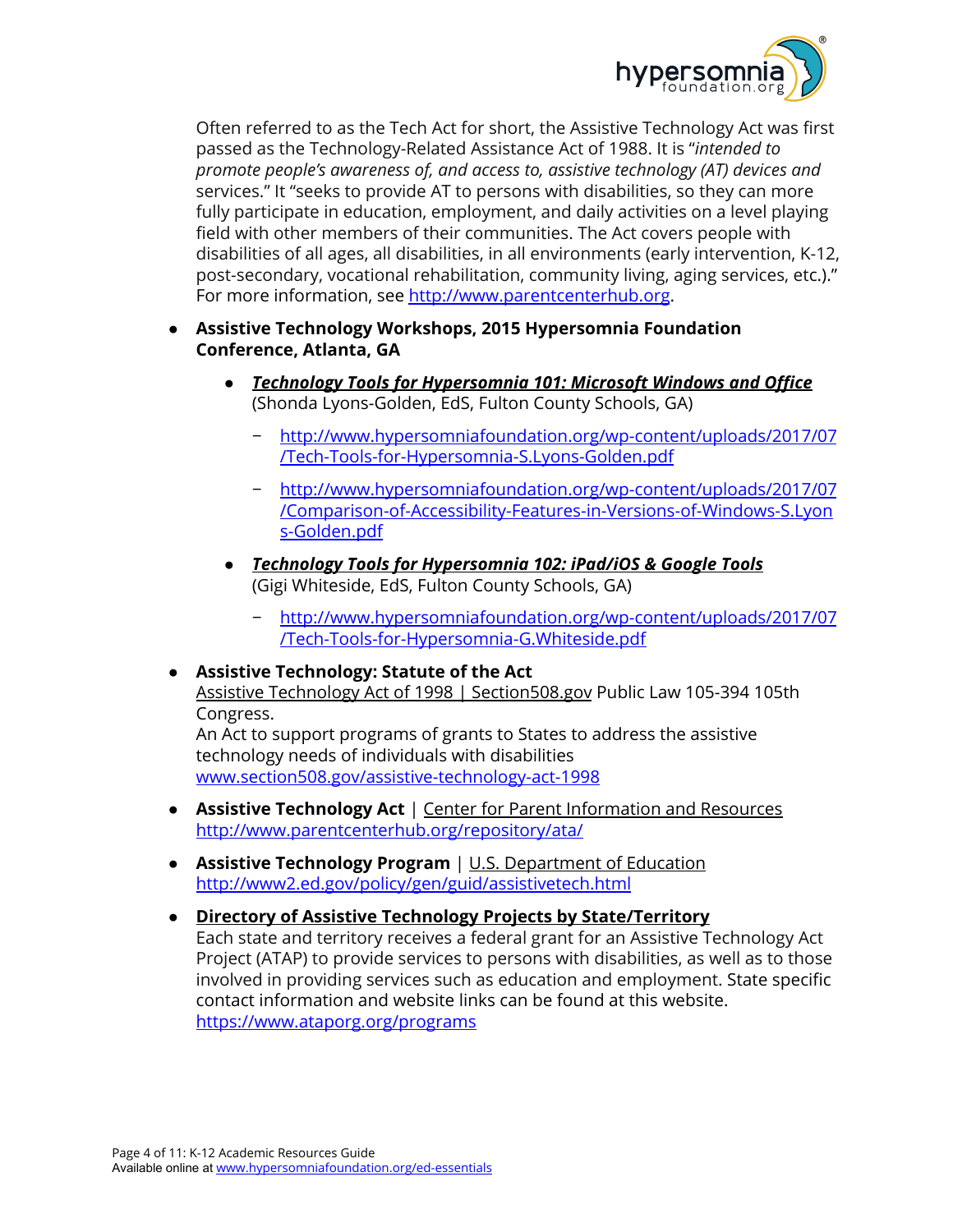

#### **Additional Resources**

**● Universal Design for Learning: A Placemat of Core Apps Serving Learning for All**

[http://www.qiat.org/docs/resourcebank/UDL\\_Placemat\\_BWelsford\\_V2.pdf](http://www.qiat.org/docs/resourcebank/UDL_Placemat_BWelsford_V2.pdf)

- **● Accessibility Guide for Windows 10** The following link is a download with features including: text to speech, word prediction, and distractibility removal. <http://bit.ly/Windows10AT>
- **● Sonocent Audio Notetaker for PC and MAC** [www.sonocent.com](http://www.sonocent.com/)
- **● ATIA (Assistive Technology Industry Association)** AT Resources Funding Guide This guide provides sources of and resources for funding options. Companies that sell assistive technology can give you more specific answers about funding opportunities for their products and may help you find financial support from these or other funding sources.

[https://www.atia.org](https://www.atia.org/)

Back to [Contents](#page-0-0)

## <span id="page-4-0"></span>**Academic Choices**

Your state's Department of Education is the best resource for information regarding academic options available to you and your family.

#### <span id="page-4-1"></span>*School Vouchers*

Many states now offer "vouchers," or alternative education pathways, which allow students to take their full time equivalent (FTE) funds and use that money to pay the tuition at a self-selected school, be it a virtual school, private school, charter school, homeschool, etc.

**School Voucher Laws: State-By-State Comparison** National Conference of State Legislatures (NCSL) <http://www.ncsl.org/research/education/voucher-law-comparison.aspx>

From the NCSL:

*Thirteen states and the District of Columbia provide state-funded school vouchers to qualifying students. While each state approaches school vouchers differently, there are common questions states must address when developing their voucher programs. These include:*

- *● What will the program jurisdiction be? Will it be statewide? Will it be limited to certain areas of the state?*
- *● Which students will be eligible for a voucher? Will it be offered to low income students, special needs students, students attending failing schools, etc? Or, will*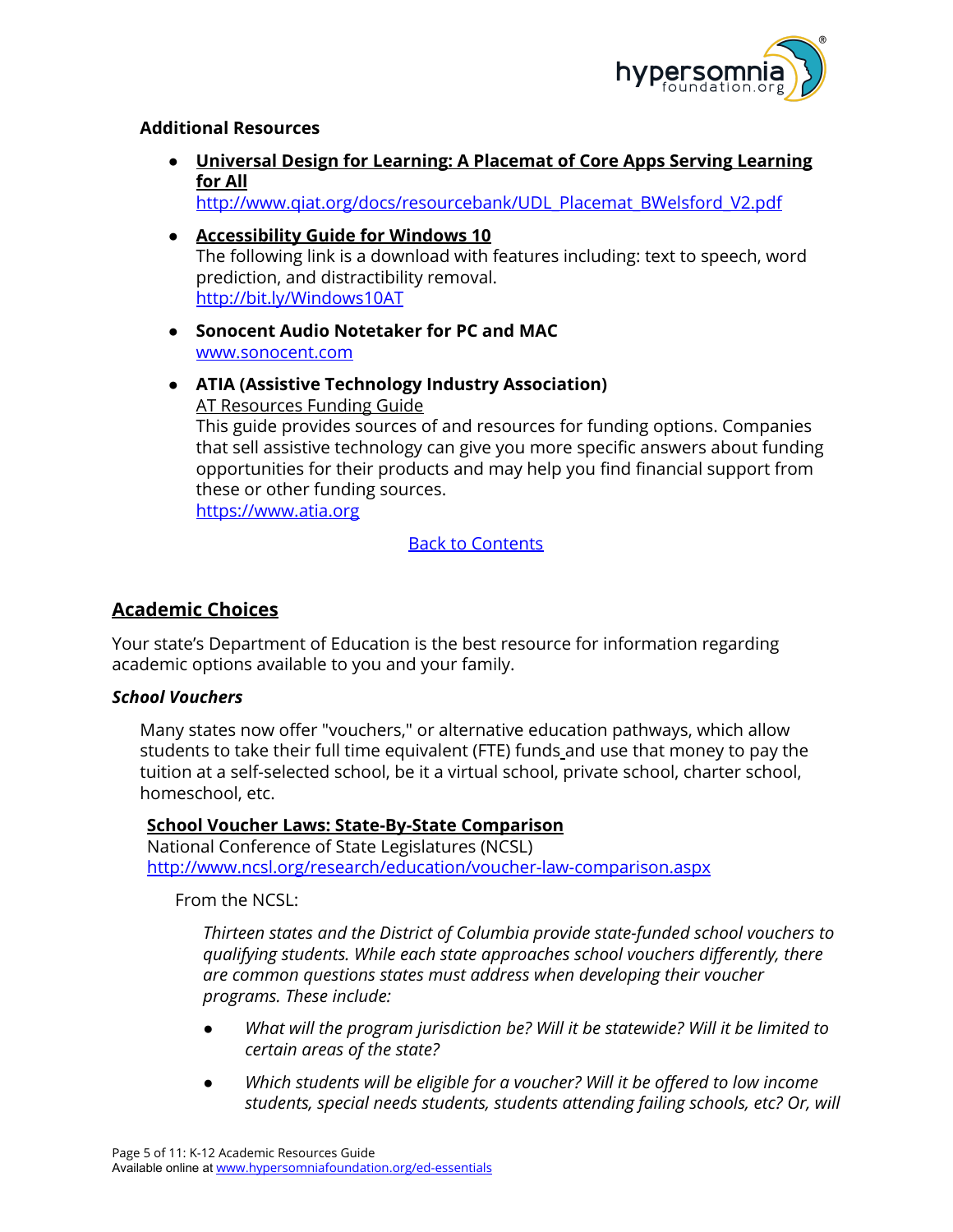

*every student in the state be eligible?*

- *● Will the voucher be only for students currently enrolled in public school? Or, will it be offered to students already attending private schools who otherwise meet the eligibility criteria?*
- *● What will private schools be required to do in exchange for accepting publicly-funded students? Will they have to administer state assessments? Will they have to share student performance data with parents? Will they have to receive official accreditation? Will private schools have to share their financial reports with the state? For what reasons will participating schools be allowed to reject voucher student applications?*
- *● Will there be a cap on the number of vouchers that can be handed out each year?*
- *● What will be the maximum dollar value of a voucher?*

See where your state stands on school vouchers. Be sure to visit your state's Department of Education website for the most updated information.

*\*Note: The thirteen states that provide school vouchers are: AR, FL, GA, IN, LA, ME, MS, NC, OH, OK, UT, VT, WI, as well as Washington, D.C.*

Back to [Contents](#page-0-0)

## <span id="page-5-0"></span>*Charter Schools*

Charter schools are public schools that may provide a program of instruction that differs from traditional public schools.

- **● Charter schools - Fast Facts - U.S. Department of Education** National Center for Education Statistics <https://nces.ed.gov/fastfacts/display.asp?id=30>
- **● Facts - The Center for Education Reform** There are more than 6,800 charter schools serving nearly 3 million children across the country (February 2016). <https://www.edreform.com/issues/choice-charter-schools/facts/>
- **● Example: Georgia** [http://www.gadoe.org/External-Affairs-and-Policy/Charter-Schools/Pages/General-Fr](http://www.gadoe.org/External-Affairs-and-Policy/Charter-Schools/Pages/General-Frequently-Asked-Questions.aspx) [equently-Asked-Questions.aspx](http://www.gadoe.org/External-Affairs-and-Policy/Charter-Schools/Pages/General-Frequently-Asked-Questions.aspx)

#### Back to [Contents](#page-0-0)

#### <span id="page-5-1"></span>*Virtual/Online Schools*

"If I were a parent looking for a virtual school, I would look for a virtual school that focuses on standards-based mastery, flexible pacing, and asynchronous learning (students and teachers log in at different times which means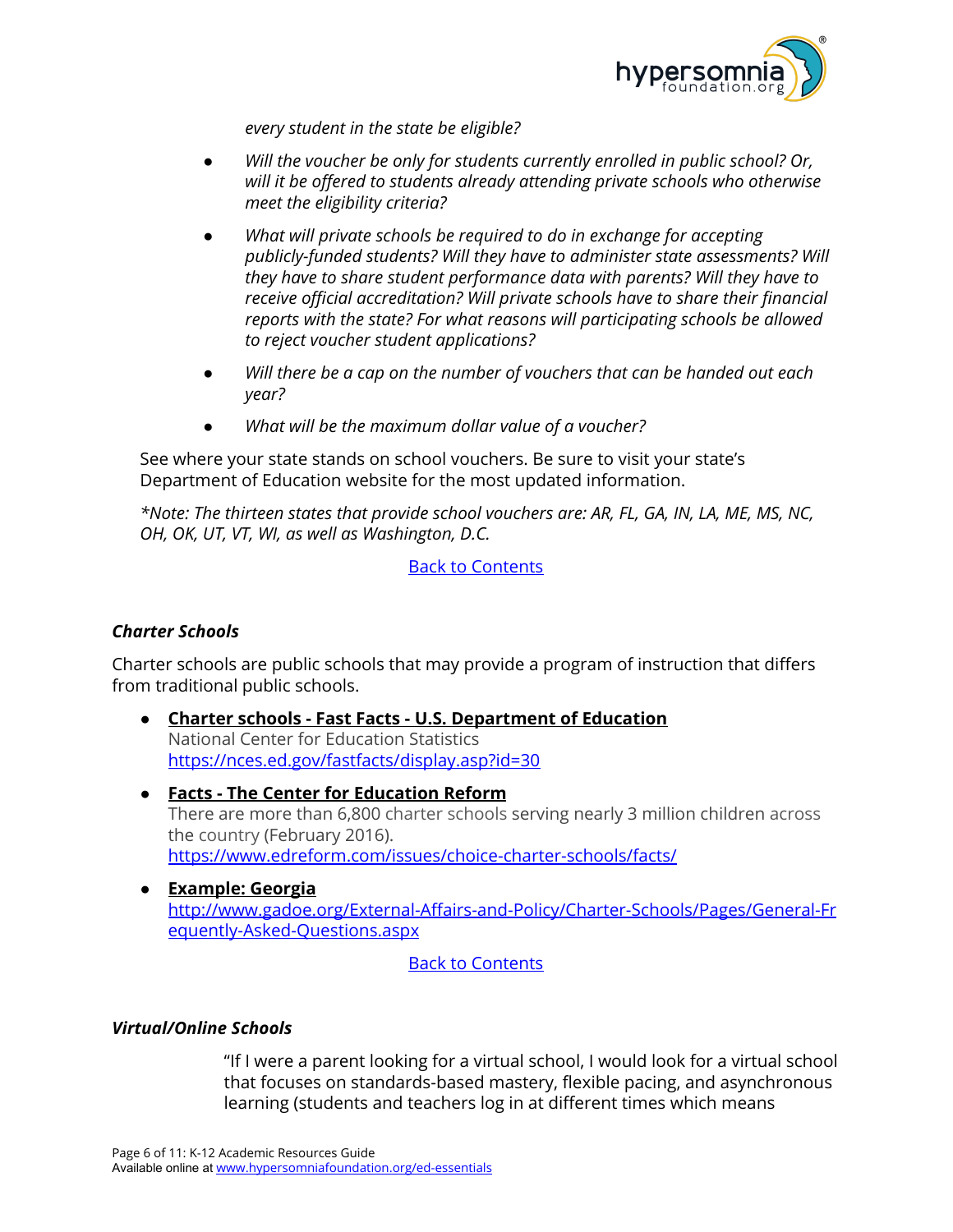

students can complete their assignments and work at their own pace)."

K-12 Special Education Veteran Teacher

Sometimes referred to as "independent online education," virtual schools provide online coursework that students may complete remotely through an Internet-connected computer. Some virtual classes are managed by an actual teacher who teaches the course (using videos, presentations and other technology), grades the work, and assists students via messaging, email, or phone when needed. Other virtual courses are strictly computer-based programs with lessons, tutorials, and computer-graded assessments. Depending on the school, the user may take classes for free or may have to pay a fee for each course.

**● Online Learning – NAIS** [\(www.nais.org\)](http://www.nais.org/) National Association of Independent Schools (NAIS) NAIS 2010 **K**-**12 Online Learning**: A Literature Review <http://www.nais.org/articles/documents/k-12-online2010finalv1.pdf>

## ● **Rights, Resources, and Accredited Online Programs**

A guide to help students with disabilities and their parents/supporters better understand their rights and responsibilities. It covers K-12 online education as well as postsecondary education and provides tips and information for locating higher education online programs that best suit a student's needs. <http://www.accreditedschoolsonline.org/>

## **● Evidence-Based Practices in Online Learning - U.S. Department of Education**

A Meta-Analysis and Review of Online Learning Studies. Department of Education, Office of Planning, Evaluation, and Policy. On request, this publication is available in alternate formats, such as braille, large print, or computer. <https://www2.ed.gov/rschstat/eval/tech/evidence-based-practices/finalreport.pdf>

## **● Example: Georgia**

Students can attend GA Virtual School exclusively or can attend public school part of the day and take virtual courses for the rest of their school day. <http://www.gavirtualschool.org/About/GeneralFAQs.aspx>

## **● Example: Colorado**

Online Schools and Programs - Colorado [Department](https://www.cde.state.co.us/onlinelearning/schools) of Education

In Colorado, an online school is defined as a full-time education school. . . "that delivers a sequential program of synchronous or asynchronous instruction directed by a teacher, primarily through online digital learning strategies that provide students choice over time, place, and path, and teacher-guided modality of learning."

An online program is defined as "a full-time education program… that delivers a sequential program of synchronous or asynchronous instruction directed by a teacher, primarily through online digital learning strategies that provide students choice over time, place, and path, and teacher-guided modality of learning." <https://www.cde.state.co.us/onlinelearning/schools>

Back to [Contents](#page-0-0)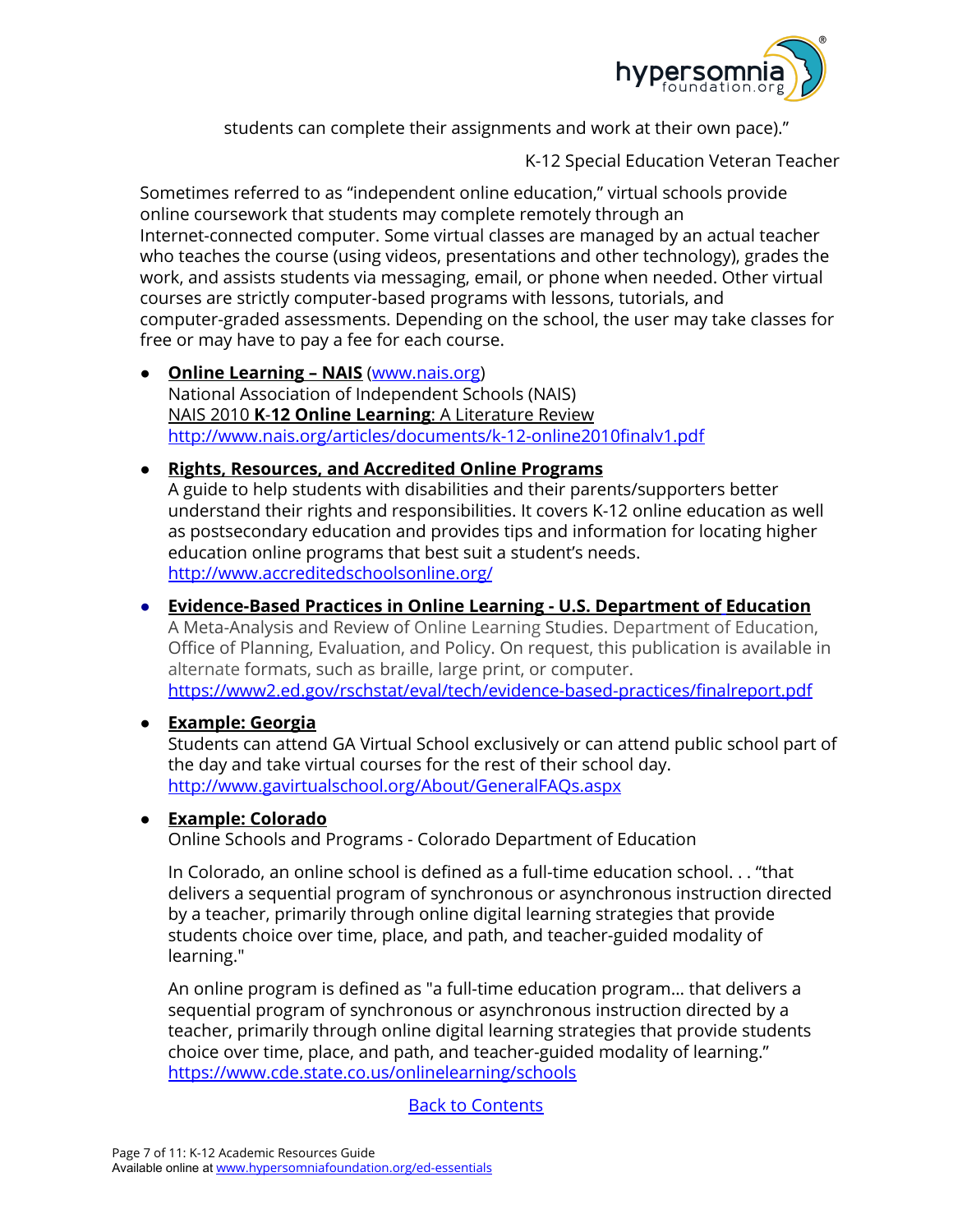

#### <span id="page-7-0"></span>*Homeschooling*

Homeschooling is the practice of providing a child's K-12 instruction at home. Parents may choose to teach their children themselves or may have someone else provide part or all of the instruction. Students may use any combination of experiential education, workshops, workbook-based courses, or virtual courses. Accountability requirements for homeschooling vary from state to state.

#### **● Homeschooling - Fast Facts - U.S. Department of Education**

National Center for Education Statistics

The primary purpose of the Fast Facts website is to provide users with concise information on a range of educational issues, from early childhood to adult learning. Fast Facts draw from various published sources and are updated as new data become available. Additional references on each of these topics are highlighted within each fact.

<https://nces.ed.gov/fastfacts/display.asp?id=91>

#### **Example: Georgia**

[http://www.gadoe.org/Curriculum-Instruction-and-Assessment/Pages/Home-School](http://www.gadoe.org/Curriculum-Instruction-and-Assessment/Pages/Home-Schools.aspx) [s.aspx](http://www.gadoe.org/Curriculum-Instruction-and-Assessment/Pages/Home-Schools.aspx)

Homeschooling also includes online homeschooling.

## **● Homeschooling and Online Education - US Department of State**

Homeschooling allowances; education allowances; frequently asked questions and answers for home study/private instruction [www.state.gov/m/dghr/flo/c21941.htm](http://www.state.gov/m/dghr/flo/c21941.htm)

Back to [Contents](#page-0-0)

#### <span id="page-7-1"></span>*Alternative Education Models within Public Education*

"If I had a child with IH, I would home school my child (if I were able to do so) so that I could ensure a standards-based mastery education with flexible pacing. If my child demonstrated mastery for a standard, he/she would immediately move on to the next standard. If a project or paper could "prove" mastery of several standards, I would submit it accordingly. If I were not able to home school, I would look for a school/district that supports personalized learning."

K-12 Assistive Technology Specialist

#### <span id="page-7-2"></span>**Standards-Based Education**

Standards-based education refers to the planning, instruction and assessment of a student's level of mastery of specific, course-based standards at the K12 level. States may have their own set of standards or they may use Common Core standards.

**● Standards-Based Definition - The Glossary of Education Reform** Dec 5, 2014 - In a school that uses standards-based approaches to educating students use state learning standards. Common synonym: mastery-based learning.

[www.edglossary.org/standards-based/](http://www.edglossary.org/standards-based/)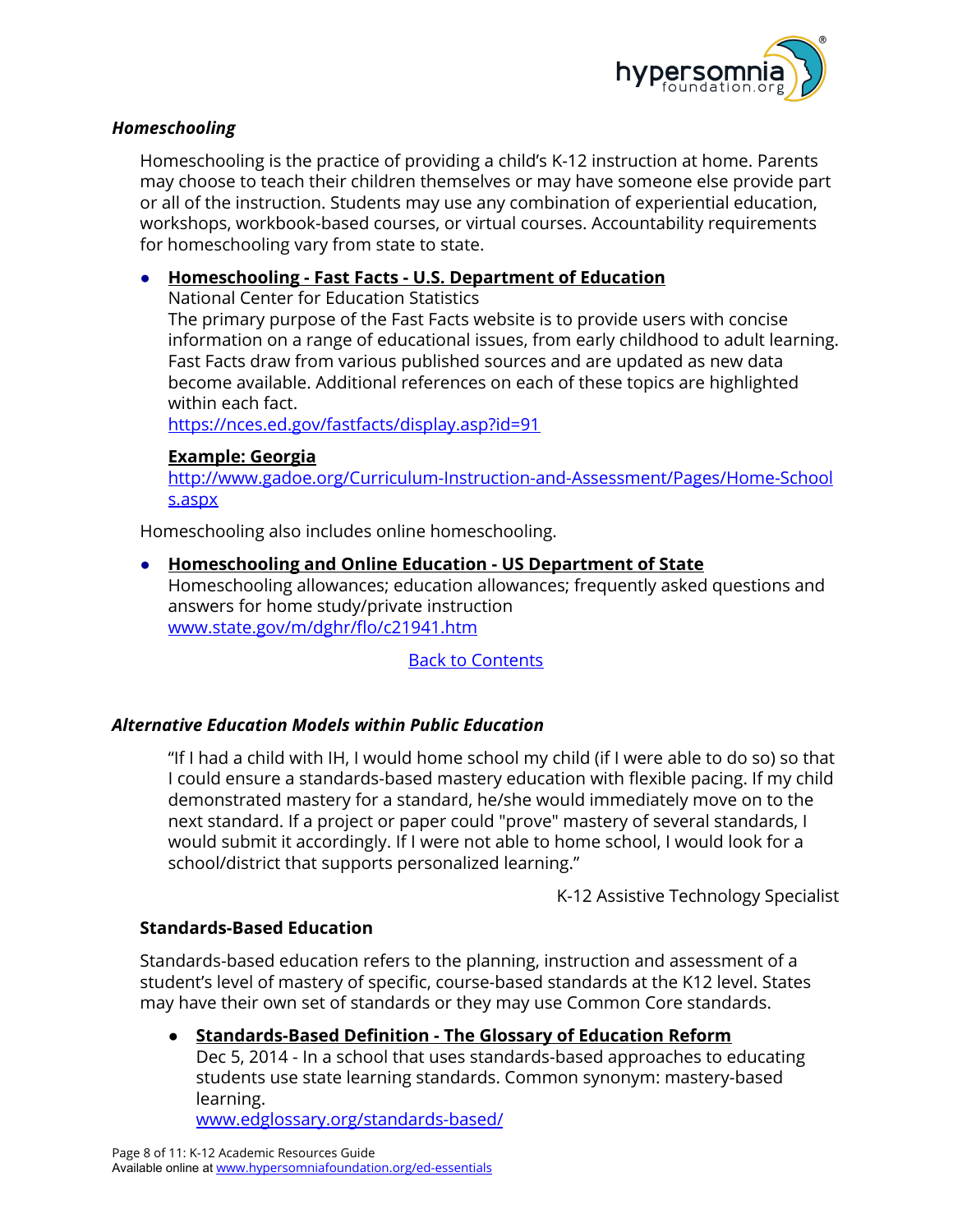

## **● Example: New York**

Shifting to Mastery-Based Approaches in New York City Public Schools Aug 27, 2014 - Because schools approach mastery in different ways, we focus on ... (or outcomes) aligned with Common Core and NY State standards. [http://www.competencyworks.org/resources/shifting-to-mastery-based-approac](http://www.competencyworks.org/resources/shifting-to-mastery-based-approaches-in-new-york-city-public-schools/) [hes-in-new-york-city-public-schools/](http://www.competencyworks.org/resources/shifting-to-mastery-based-approaches-in-new-york-city-public-schools/)

Back to [Contents](#page-0-0)

## <span id="page-8-0"></span>**Personalized Learning**

Personalized learning is the tailoring of pedagogy, curriculum and learning environments to meet the needs and aspirations of individual learners. Technology is a valuable resource for facilitating personalized learning environments. Personalized learning environments engage students and motivate them to think critically, problem solve, manage information, collaborate effectively, take responsibility for individual learning and behavior; they include assessments, project-based learning opportunities, effective use of data, mentoring and guiding.

## **● Example: Vermont**

What Is Personalization, Really? | Edutopia Mar 2, 2015 - Personalized learning means student agency, defining curriculum by real-life skills. Grades 9-12 | Montpelier, VT. [https://www.edutopia.org/blog/what-is-personalization-really-mike-martin-adam-bu](https://www.edutopia.org/blog/what-is-personalization-really-mike-martin-adam-bunting) [nting](https://www.edutopia.org/blog/what-is-personalization-really-mike-martin-adam-bunting)

## **● Example: Gates Foundation**

Personalized Learning - K-12 Education When learning is personalized, students take ownership of their education and discover their passions and interests. [http://K12education.gatesfoundation.org/student-success/personalized-learning](http://k12education.gatesfoundation.org/student-success/personalized-learning)

Back to [Contents](#page-0-0)

## <span id="page-8-1"></span>**Competency–Based Learning**

Transitioning away from seat time, in favor of a structure that creates flexibility, allows students to progress as they demonstrate mastery of academic content, regardless of time, place, or pace of learning. Competency-based strategies provide flexibility in the way that credit can be earned or awarded and provide students with personalized learning opportunities. These strategies include online and blended learning, dual-enrollment and early-college high schools, project-based and community-based learning, and credit recovery, among others. The content is relevant to each student and tailored to unique needs, and the pace of learning is customized to each student.

**● Competency-Based Learning Definition - The Glossary of Education** Defining competency-based learning is complicated by the fact that educators not only use a wide variety of terms for the general approach, but the terms may or may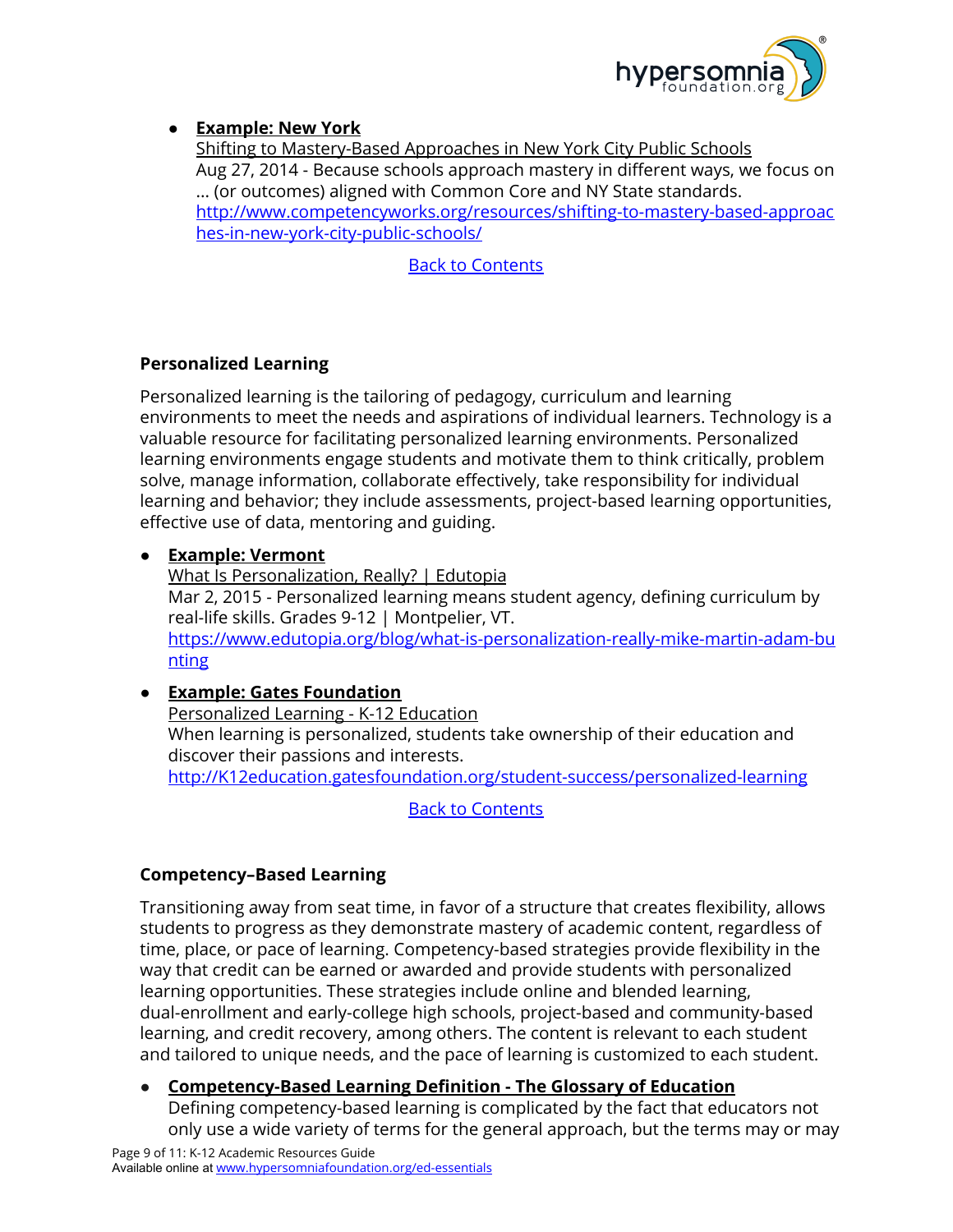

not be used synonymously from place to place. A few of the more common synonyms include

*proficiency-based*, *mastery-based*, *outcome-based*, *performance-based*, and *standards-based* education, instruction, and learning, among others. <http://edglossary.org/competency-based-learning/>

Examples of competency-based learning from [www.ed.gov](http://www.ed.gov/) include these statewide initiatives, although the links are provided for users' convenience and are not endorsements. See full disclaimer: <https://www2.ed.gov/notices/disclaimer/index.html>

#### ● **Example: New Hampshire**

The state is initiating high school redesign that replaces the time-based system (Carnegie unit) with a competency-based system focused on personalized learning, strong teacher-student relationships, flexible supports, and development of 21<sup>st</sup> century skills.

[https://www.education.nh.gov/innovations/hs\\_redesign/index.htm](https://www.education.nh.gov/innovations/hs_redesign/index.htm)

## ● **Example: Ohio's Credit Flexibility Plan**

This plan, adopted by the State Board of Education in 2009, allows students to earn high school credit by demonstrating subject area competency, completing classroom instruction, or a combination of the two. Under this plan, subject area competency can be demonstrated by participation in alternative experiences, including internships, community service, online learning, educational travel, and independent study.

<http://education.ohio.gov/Topics/Quality-School-Choice/Credit-Flexibility-Plan>

## Back to [Contents](#page-0-0)

## <span id="page-9-0"></span>*Alternative Public Schools/Programs Accessible Only with IEP or 504 Approval*

These school options vary across schools and school districts, and accommodations can be sought only through either a 504 or IEP. Typically, a 504 Coordinator or Graduation Coach is in charge of facilitating 504 meetings, whereas a special education coordinator/case manager is in charge of facilitating IEP meetings.

Back to [Contents](#page-0-0)

## <span id="page-9-1"></span>**PRIVATE EDUCATION**

Private schools are also known as independent schools, non-government schools or non-state schools and may be secular or religion-based. Private schools may not necessarily have to follow the public school calendar or the approaches to education used in the public sector. Their procedures/protocols for requesting accommodations may not be consistent with those of the public education departments in which their students reside. Parents need to seek out their own answers and pursue the right person at the private school to request or set up a meeting about academic accommodations that are needed. In order for your child to earn credit, the private school must be "accredited" by a credible accrediting body. Check with the Department